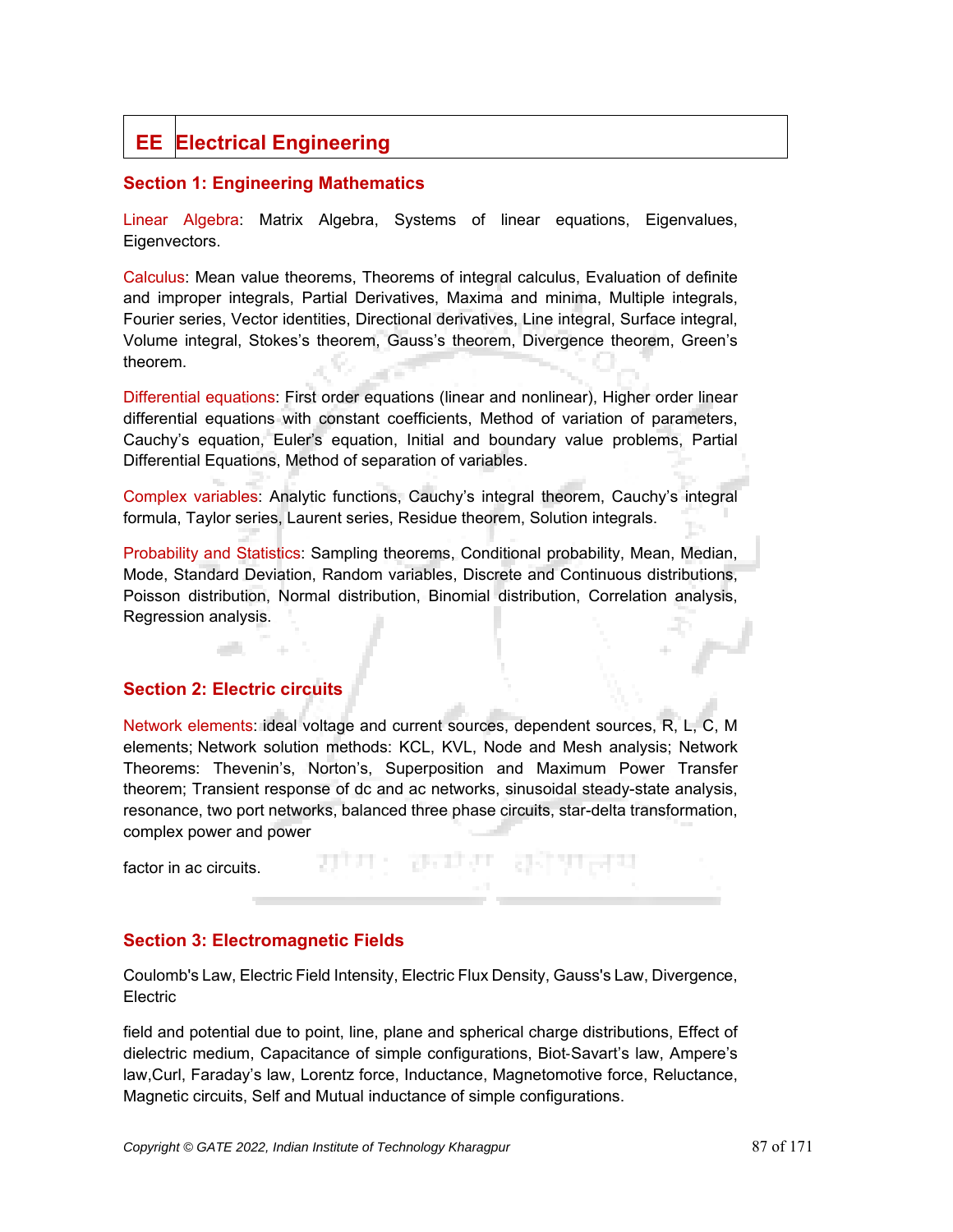#### **Section 4: Signals and Systems**

Representation of continuous and discrete time signals, shifting and scaling properties, linear time invariant and causal systems, Fourier series representation of continuous and discrete time periodic signals, sampling theorem, Applications of Fourier Transform for continuous and discrete time signals, Laplace Transform and Z transform. R.M.S. value, average value calculation for any general periodic waveform

# **Section 5: Electrical Machines**

Single phase transformer: equivalent circuit, phasor diagram, open circuit and short circuit tests, regulation and efficiency; Three-phase transformers: connections, vector groups, parallel operation; Auto-transformer, Electromechanical energy conversion principles; DC machines: separately excited, series and shunt, motoring and generating mode of operation and their characteristics, speed control of dc motors; Three-phase induction machines: principle of operation, types, performance, torque-speed characteristics, no-load and blocked-rotor tests, equivalent circuit, starting and speed control; Operating principle of single-phase induction motors; Synchronous machines: cylindrical and salient pole machines, performance and characteristics, regulation and parallel operation of generators, starting of synchronous motors; Types of losses and efficiency calculations of electric machines

#### **Section 6: Power Systems**

Basic concepts of electrical power generation, ac and dc transmission concepts, Models and performance of transmission lines and cables, Economic Load Dispatch (with and without considering transmission losses), Series and shunt compensation, Electric field distribution and insulators, Distribution systems, Per-unit quantities, Bus admittance matrix, Gauss- Seidel and Newton-Raphson load flow methods, Voltage and Frequency control, Power factor correction, Symmetrical components, Symmetrical and unsymmetrical fault analysis, Principles of over-current, differential, directional and distance protection; Circuit breakers, System stability concepts, Equal area criterion.

ਸਾ ਰਜਾ

# **Section 7: Control Systems**

Mathematical modeling and representation of systems, Feedback principle, transfer function, Block diagrams and Signal flow graphs, Transient and Steady-state analysis of linear time invariant systems, Stability analysis using Routh-Hurwitz and Nyquist criteria, Bode plots, Root loci, Lag, Lead and Lead-Lag compensators; P, PI and PID controllers; State space model, Solution of state equations of LTI systems